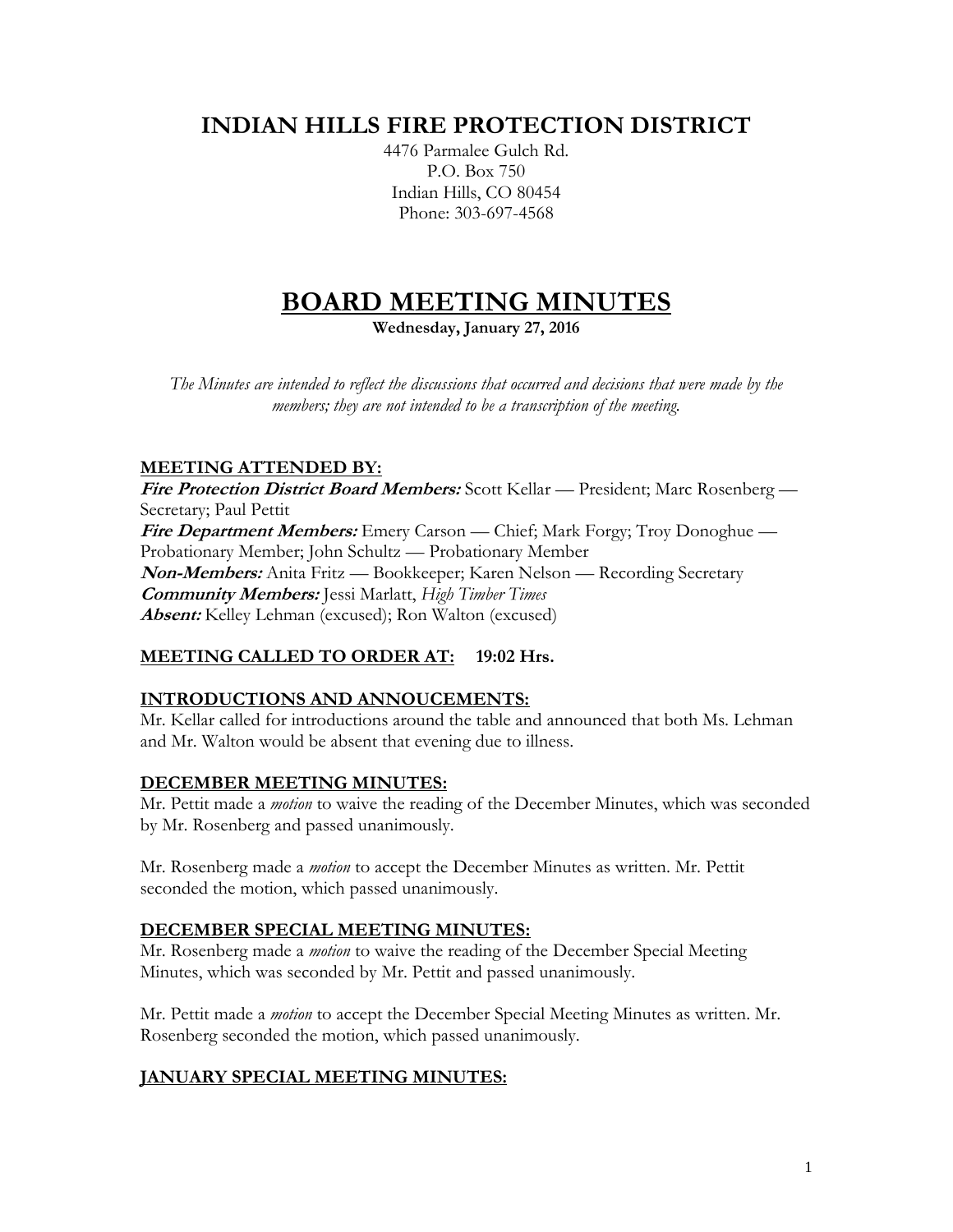Mr. Pettit made a *motion* to waive the reading of the January Special Meeting Minutes, which was seconded by Mr. Rosenberg and passed unanimously.

Mr. Rosenberg made a *motion* to accept the January Special Meeting Minutes as written. Mr. Pettit seconded the motion, which passed unanimously.

# **TREASURER'S REPORT:**

#### **Monthly Financial Reports**

It was noted that preliminary numbers suggest that 2015 District expenses closed at 102%. Ms. Fritz said that there could still be minor tweaks and a final report would be available at the next month's Board meeting.

Brief discussion occurred regarding the Profit Loss Budget Performance spreadsheet. Ms. Fritz noted that account #5800 (Banking Fees) contains an error that will be corrected.

Mr. Pettit made a *motion* to approve checks #12769-12781, plus automated payments, credit card expenses, and bank fees. Mr. Rosenberg seconded the motion, which passed unanimously.

#### **DEPARTMENT/OFFICERS' REPORTS:**

#### **Fire Marshal — Randy Rudloff**

Not present. Mr. Carson stated that the County had finished adopting the rest of the fire codes as presented.

#### **Chief — Emery Carson**

Mr. Carson distributed a report and began by saying that an Assistance to Firefighter Grant has been submitted for wildland gear. He added that no progress has been made on acquiring a title for apparatus 357.

In station news, Mr. Carson said that the office drywall repair job has been completed and noted that the septic tank has been pumped. The leach line needs to be roto-rooted, he added, saying that a search is underway for the leach tank lid, which is believed to be under pavement. Further discussion occurred regarding the 1965 system and its potential need to be updated.

A copy of a request for proposals for station siding was distributed for discussion. Mr. Kellar agreed to forward it to the attorney for review and suggested an abbreviated posting in the newspaper with a reference to more information available on the District's website.

Mr. Carson concluded his report by summarizing the calls for the month, which total 27 to date. He added that detailed call analysis for 2015 will be presented at next month's Board meeting.

#### **Assistant Chief — Marc Rosenberg**

Mr. Rosenberg said that he had nothing to share.

**Fire Captain — Scott Case** Not present.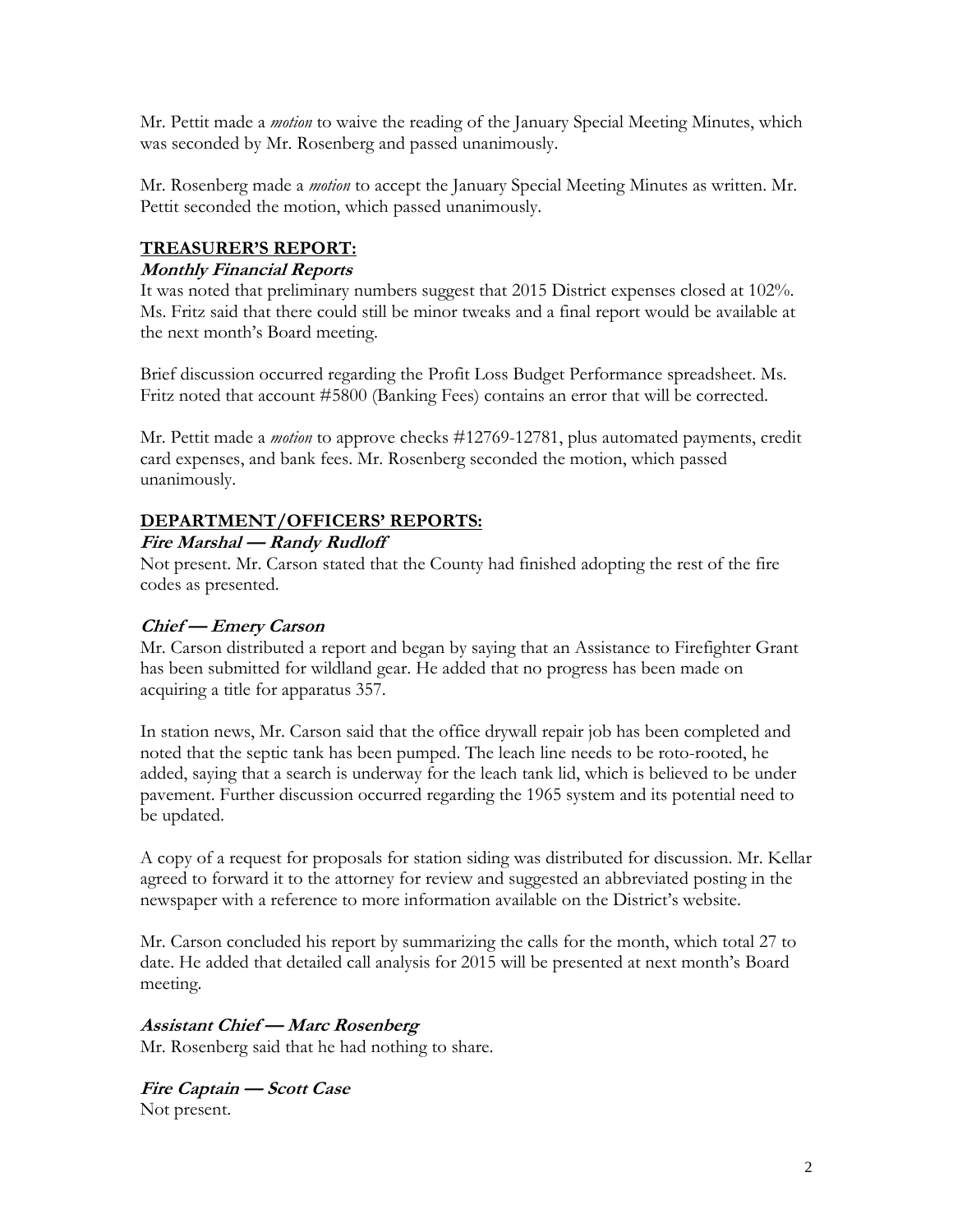#### **EMS Captain — Bob Fager**

Not present.

# **OLD BUSINESS:**

#### **Auditor Selection**

Discussion occurred about dissatisfaction with the present auditor and the possibility of hiring a new auditor. After conversation, Board members agreed that they would prefer a new auditor moving forward. It was decided that part of the expectation of the new auditor would be to come to the Board meeting after the audit is completed to share information. Ms. Fritz committed to being on staff through the audit and said she could contact Wagner Barnes and some other auditors before the next Board meeting.

#### **Election Update**

Mr. Kellar shared that both his and Mr. Pettit's Board seats are up for election in May. Both are four-year terms, he added. He reminded that Ms. Blair at Community Resource Services is the DEO handling the election for the District.

#### **Fire Trucks Plus Lawsuit**

For the benefit of new meeting attendees, Mr. Kellar summarized the history of the lawsuit. No new information was reported.

#### **NEW BUSINESS:**

#### **2016 Board Meeting Posting Locations**

Mr. Rosenberg made a *motion* to keep the community posting locations the same for 2016. Mr. Pettit seconded the motion, which passed unanimously.

# **Jeffcom IGA**

Mr. Kellar explained the vision of having a consolidated dispatch facility, which would entail cutting from eight to one dispatch center. He noted that the inter-governmental agreement is out for review and shared a copy. He said that anticipated cost savings for Evergreen dispatch are approximately \$300,000. Discussion followed about concerns that have been raised, including whether mountain-area service would be the same given the unique topography. Potential costs were also reviewed, although specific numbers were not available.

#### **Unemployment Tax Refund**

Due to an error, Ms. Fritz shared that the District has received an unemployment tax refund in the amount of more than \$1,300.

# **ADJOURNED AT: 20:32**

There being no more business to discuss, Mr. Pettit made a *motion* to adjourn the meeting. Mr. Rosenberg seconded the motion, which passed unanimously.

*President:*